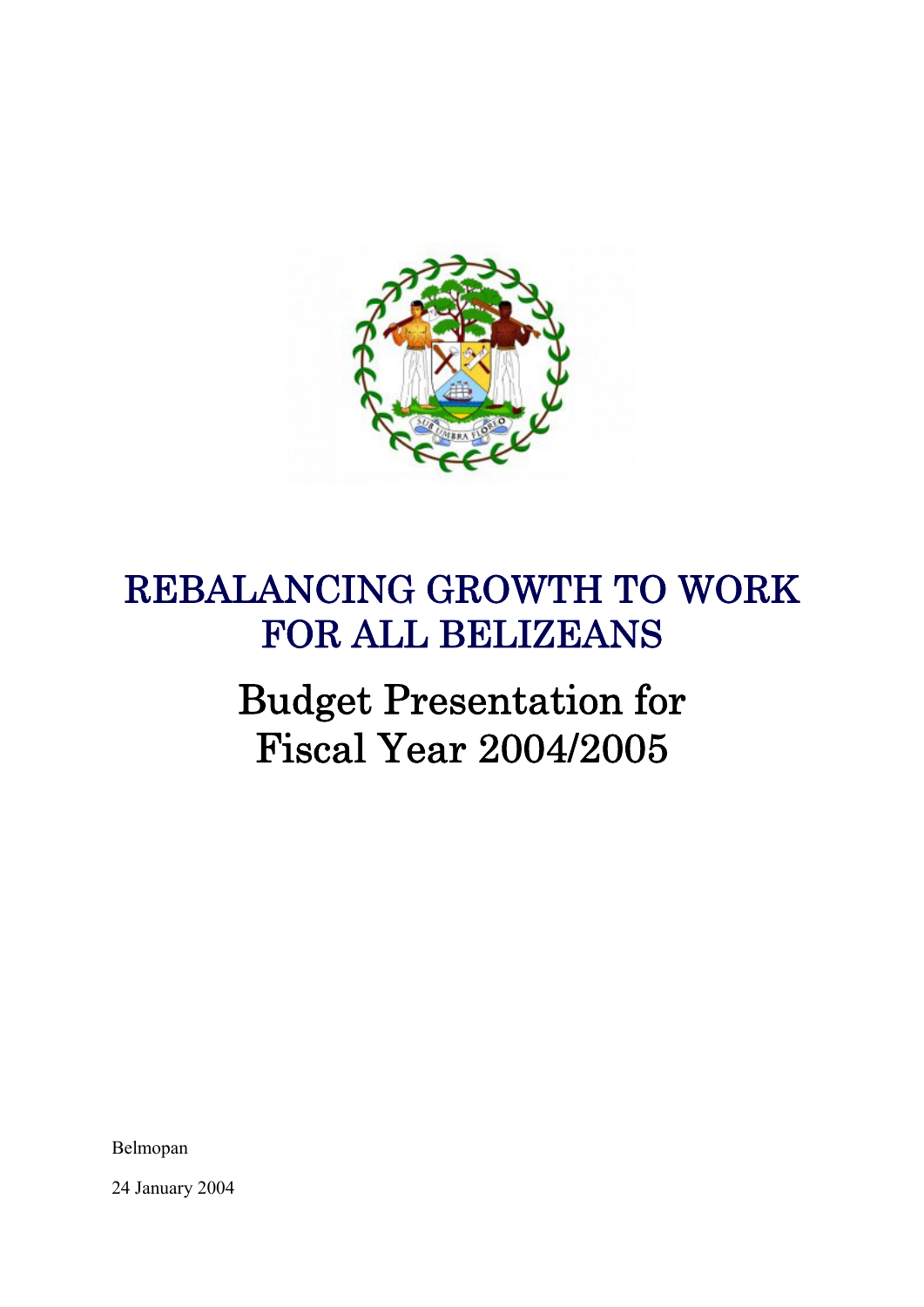Madam Speaker,

# **WE HAVE COME A LONG WAY!**

Please allow me to set the stage for this year's budget speech with a quotation from the first paragraph of our Prime Minister's first budget speech on March 16th. 1999. I quote "This budget is a budget that begins to put into effect our commitment to change Belize for the better. It is a budget that takes the brake off the economic train and gets it moving again in a direction and at a pace that will benefit Belizeans immediately as well as in the long run. It is the last budget of the 20th. Century and begins to set the framework for the shape of a new, revitalized, modern Belizean economy for the new millennium. It is a budget that heeds the voices of our people in all sectors- workers, farmers, entrepreneurs, investors, the poor and the disadvantaged- and creates the conditions necessary for jobs, for rewarding enterprise and for providing improved public services to all our people."

# **HERE WE ARE!**

Madam Speaker, this year's budget celebrates our Prime Minister's bold initiative played out from then until now. Despite the many challenges of hurricanes, 9/11 and a world economic downturn, right thinking Belizeans will agree that after the stagnation of the 1993 to 1998 years, today we are living in a new, revitalized and modern Belizean economy. We are living in a good country! The economic train has long had its brakes unlocked! Belizeans have proven their resilience when they have truly been set free!

At the same time, I am not unaware of this turn in history with its accompanying significant responsibility that has me here in all humility today. We cannot go on then without congratulating the Prime Minister for his bold and refreshing leadership that has put our PUP team together, firmly supporting his visionary initiatives! And I thank all of my colleagues for their support and wisdom over the years! I have learnt something from each and every one of them! I thank you all!

# **THIS BUDGET**

Madam Speaker, this year's budget will "Keep Belize Free"! This budget will continue our Prime Minister's policies that have almost doubled the size of our economy in six years to \$2bn with unprecedented growth. This budget will also call on the new "Go Belize, Go PUP" spirit to rebalance the opportunities presented by this growth. Rebalance our fiscal and monetary measures to ensure that Belizeans who need a helping hand the most- have that hand held out by a PUP government that listens and cares- assisted by those in our society who have already directly benefited from today's new, revitalized and modern Belizean economy.

These rebalancing measures are all home-grown, not brought on by any International Financial Agency, but are fiscally responsible and assembled by a Belizean team of professionals and fine tuned by our experienced members of Cabinet. These measures have nothing to do with the "Cassandra stuck", hysterical and monotonous howling of "retrenchment and devaluation" from those void of ideas and trapped in their own prison of cynicism and hate. On the contrary, they will secure a much better paid but modernized public service, further strengthen the Belize dollar, and most importantly allow all Belizeans more affordable access to the new basics of life.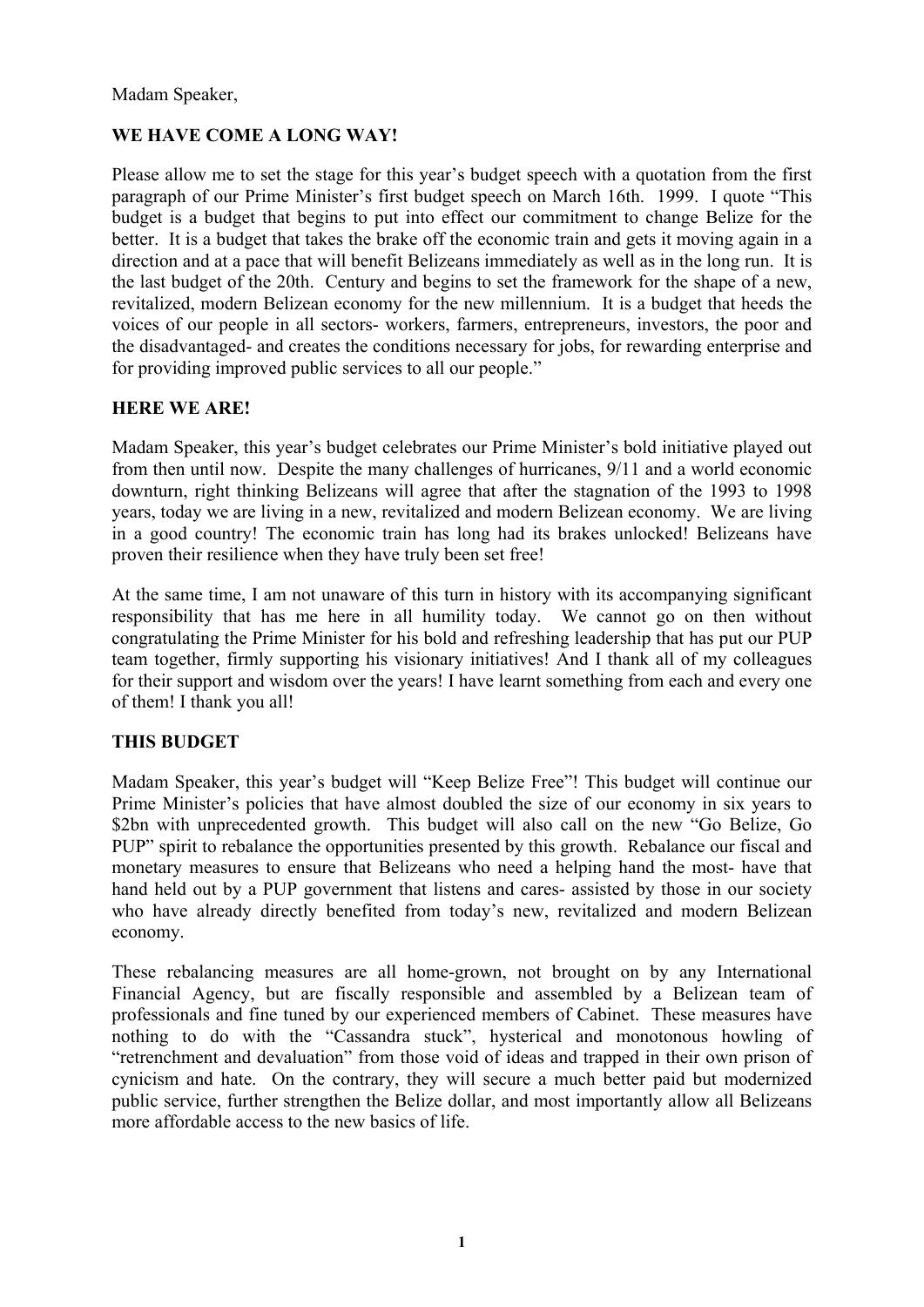# **THE GLOBAL PICTURE**

Thanks to the vision of Prime Ministers George Price and now Said Musa creating a stable Belize, for the most part Belizeans have been protected from a world in economic and political turmoil over the past couple of years. The effects of global terrorism and deflation imported from economies that have endangered their monetary bases to drive their international trade left many developed and undeveloped countries with huge deficits. Since the third quarter of 2003 however, many of the developed countries led by the USA seem to be recovering and are posting significant positive economic growth.

Regionally the economy of Latin America and the Caribbean grew by some 1.5% in 2003 and is forecasted to grow to 3.5% in 2004. As a matter of fact, 2004 projections register, the first year since 1997, that there are no negative growth forecasts for any Latin American economy. Despite this recovery in the region, experts insist that some 44.4% of the population lives in poverty. Now on:

### **BELIZE'S ECONOMY**

While the Central Bank, CSO, and the Ministry of Finance have attached complete fiscal, monetary and economic tables, let us look at some basic econometrics. Preliminary GDP estimates indicate a 4.9% GDP growth for 2003 driven by increased activities in the tourism, banana and shrimp industries. With GDP growth for 2002 now confirmed at 4.3%, this means that Belize's economy has averaged 7% GDP growth over the last five years with Prime Minister Musa's economic management! No economy in the region has achieved this! GDP at current market prices is at \$2.0bn.

The Gross Official International Reserve position stood at US\$84.6mn at the end of 2003 covering over two months of imports.

Inflation that has averaged 1.1% over the past 5 years registered an annualized November 2003 rate at 2.6%, as the impact of higher petroleum prices affected all aspects of economic life internationally.

#### **Real Sector Developments**

Domestic exports were up by 21.5% in response to a combination of some price improvements, expansion of regional sales, and exceptional surging production. Leading the export rebound were marine products in particular shrimp, banana, and sugar.

#### **Sugar**

With a 4.6% increase in sugar export volume, revenues rose by 11.8% to \$73.7mn as prices strengthened in almost all markets. Sales within CARICOM, where prices were more than double those on the world market, expanded from 5,217 long tons in 2002 to 12,725 long tons in 2003. While the appreciation of the Euro against the US dollar drove up the EU price by US\$0.03 per pound, the world sugar price remained practically unchanged at US\$0.06 per pound.

#### **Marine Products**

Marine exports rose by \$40mn to \$110.2mn as farmed shrimp rebounded from the Taura virus and hurricane setbacks. The sluggish performance in conch and lobster was more than offset by the near quadrupling in shrimp production and its export sales. Timely stocking of ponds, pond expansion and the use of a strain resistant to the Taura virus raised shrimp production and exports. Shrimp exports were 16mn pounds at \$92.7mn or almost four times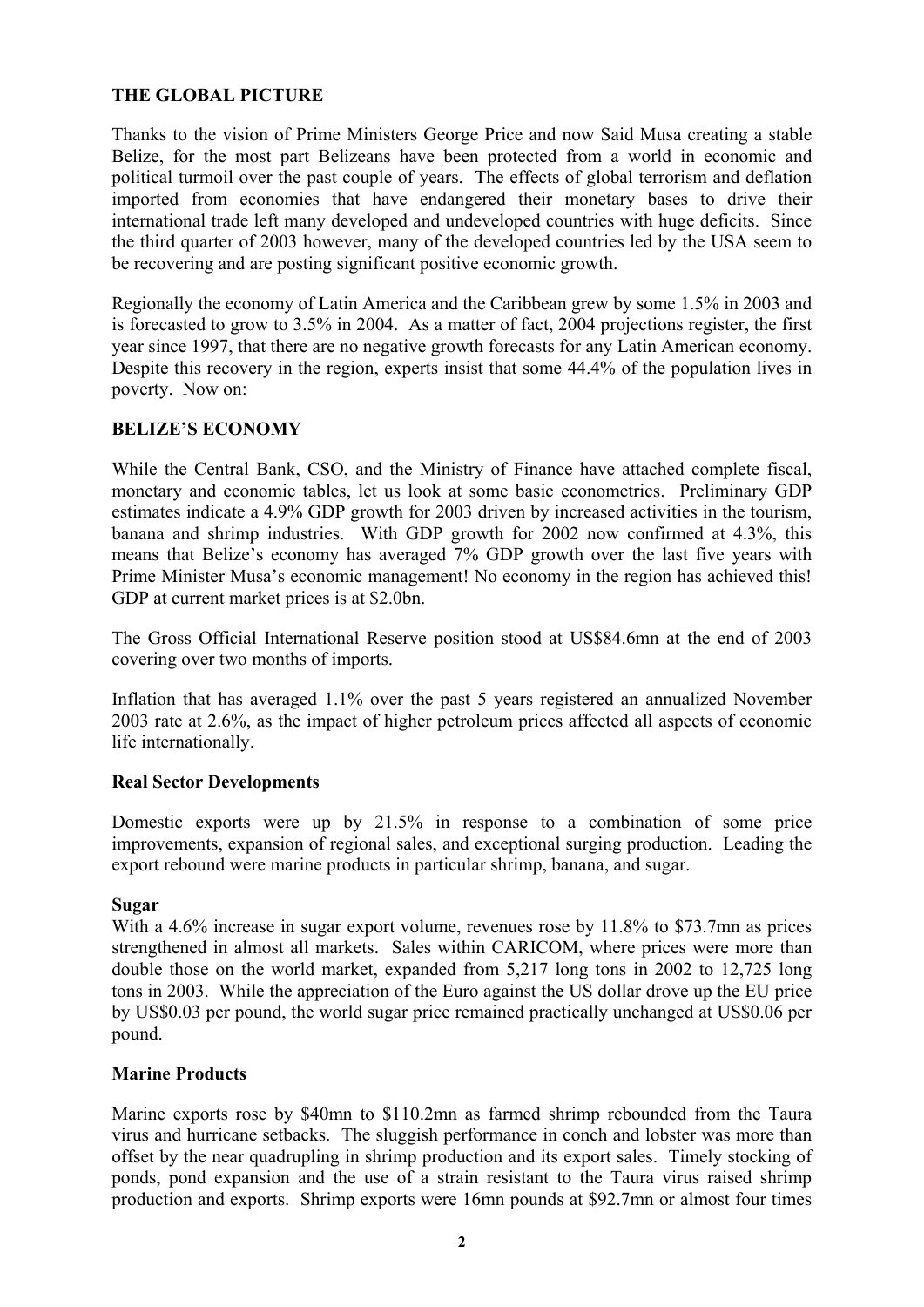last years earnings, and indicators are for a rebound in prices in 2004.

# **Bananas**

Extensive replanting of damaged plantations and investments aimed at improving field irrigation and drainage resulted in banana exports of 74,935 metric tons valued at \$52.6mn. This was almost double the volume and revenue earned in the same period of the previous year when the industry was still recovering from the effects of Hurricane Iris.

# **Citrus**

Exports reached some \$78.6mn in 2003 although huge surplus stocks of Brazilian orange juice pushed global prices downwards, despite a 9.0% decline in US production. The US market remained the major market (63.2%) for orange concentrate followed by the Caribbean (29.2%) and Japan (7.5%).

# **Papaya**

Papaya exports increased to \$16.6mn. Although production was up by almost 50% the average price fell by 29.4% to BZ\$0.48 per pound as competition heated up from Brazil and Mexico.

# **Other Domestic Exports**

The value of other domestic exports fell with much reduced exports of fresh citrus but increased sales of black-eye peas and modest expansion in veneer sheets/plywood and pepper sauce sales as well as increased sales of other miscellaneous non-traditional products.

Agriculture for the local market had another year of significant increase by some 20% placing more Belizean grown food on Belizean tables.

# **Tourism**

With 10% growth in overnight and 80% growth in cruise arrivals, developments in 2003 in the tourism industry were unprecedented.

- Another terminal added to the Belize Tourism Village.
- Consolidation works at the major archaeological sites.
- Continued infrastructure development such as at Xunantunich, the Northern and Western border facilities
- Training of over 2,000 people in the industry
- Upgraded tourism police unit including horse mounted police.
- Commencement of the marine parade extension project to ease the traffic congestion.
- Revision of cruise ship policy controlling the number of cruise ship passengers to a maximum of 8,000 persons per day, the equivalent of 3-4 ships per day.
- A commission launched to rationalize fees in the industry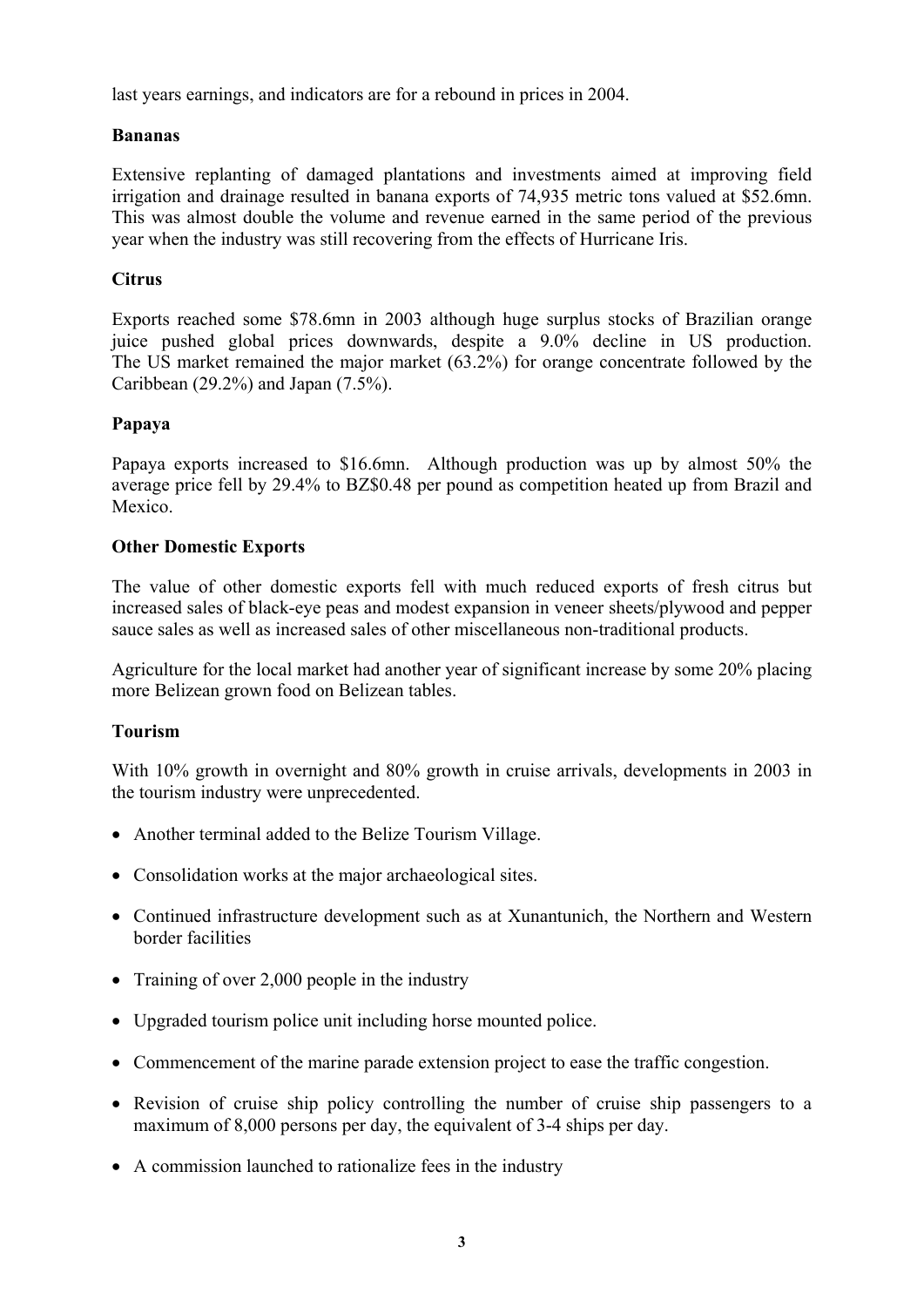The prospects for 2004 are also remarkable.

- Construction of new cruise ship terminals
- Upgrade of airport facilities
- Cruise ship passengers projected to increase by 30%
- Overnight arrivals projected to increase  $4\%$ -6%

As a government, we salute the thousands of men, women and youth who have ignored the delirious outcries of those who only sulk and criticize. We salute those who have gotten up early each morning to continue building an even more diversified and efficient Belizean economy as they provide more today than ever before for their loved ones. Today we have with us The Presidents of the Corozal and Orange Walk Cane Farmers Associations, Mr. Lisandro Murray and Mr. Arnulfo Munoz, Mr. Mike Dunker and Mr. Alvin Henderson, representing the Shrimp Association, Mrs. Bridget Cullerton and Mr. William Bowman representing the Citrus Industry, Mr. Tony Zabaneh and Mr. Zaid Flores representing the Banana Growers association, Mr. Enrique Carballo, a high tech papaya grower working through DFC, Mr. Jose Marin, a well known tourism operator and Mr. Luis Escobar a successful farmer, both share holders of the Small Farmers and Business Bank, outstanding examples of the 3,000 more Belizeans who are shareholders and are making a difference. Also representing the teachers, we have Mr. Anthony Fuentes. And thanks Mr. Youth for the Future, Nuri Mohammed, for being with us. You all represent the true Belizean heroes who have achieved this proud \$2bn new, revitalized and modern Belizean economy. Give them the recognition they well deserve!

## **TRADE BALANCE**

Based on preliminary figures for imports and exports the trade deficit should increase by only \$6mn for 2003 with the increase in imports led by higher fuel prices and huge investments in EPZs.

# **ON MONETARY SECTOR DEVELOPMENTS**

# **Money Supply**

During the year, broad money (M2) expanded by 3.9% to \$1.1 billion driven mainly by a robust 14.2% growth in loans to the private sector.

Narrow money (M1) increased by \$11mn driven mainly by an \$8.0mn increase in currency held by the public. In contrast, quasi-money rose sharply by \$34.7mn, as the \$43.0mn increase in time deposits that was attributable to business enterprises and individuals was partially offset by a slight decline in regular savings deposits.

#### **Interest Rates**

The weighted average interest rate spread accruing to commercial banks declined markedly by 60 basis points to 9.4% (October 2003) reflecting a 20 basis points decline in the weighted average lending rate alongside a 40 basis points rise in the weighted average deposit rate. The weighted average lending rate is now at 14.3% and the weighted average deposit rate is at 4.9%.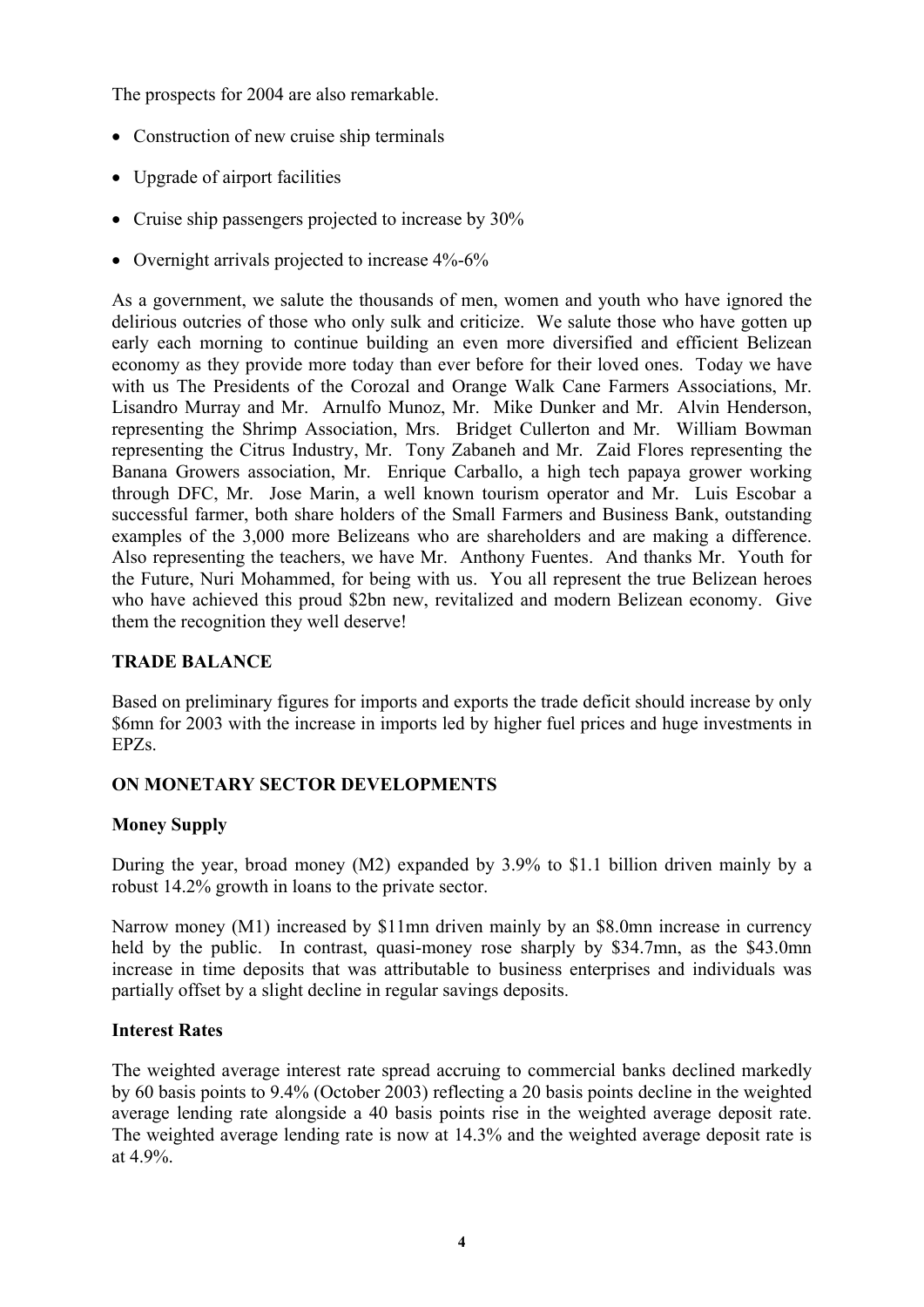#### **Commercial Bank Loans and Advances**

Expanded by \$137.4mn (15%) to \$1,041.9mn led by a \$126.9mn rise in loans to the private sector. Net credit to Central Government and other public sector entities increased by \$10.5mn. Private sector credit covered all sectors of the economy, with the tertiary (transportation, distribution, real-estate and tourism) and secondary (commercial construction and utilities) sectors receiving \$53.1mn and \$48.1mn, respectively. The former reflected increases for aviation transportation, tourism, and distributive trade activities. The most significant loans to the secondary sector went for commercial construction and utilities.

# **Liquidity**

While by year end it had increased to \$51mn, there was a \$9.0mn decline in excess statutory liquidity reflecting significant increases in lending to the private sector, and proactive measures taken by the Central Bank to balance portfolios. In contrast, primary liquidity increased by \$13.2mn with a \$15.5mn rise in daily average holdings of cash reserves relative to a \$2.3mn increase in required cash reserves.

# **Public Sector External Debt**

The public sector's disbursed outstanding debt rose by \$99.9mn with disbursements of \$163.1mn outweighing amortization payments of \$66.3mn, and valuation adjustments of \$3mn. The Central Bank reports a total public sector external debt of US\$674.4mn of which Central Government's share is US\$545.5mn or 56% of GDP. The domestic debt is at Bze. \$261.8mn.

Interest and other payments amounted to \$61.5mn. The effects of the debt refinancing will reduce debt service payments by US\$22.5mn in 2004. Also the UK government's approval of Commonwealth Debt Initiative relief allows some \$5mn for our pro-poor strategies and recognizes our seriousness about debt management. The Toledo Development Corporation can now boast a 100% budget increase.

Over the past six years, we have been faced with the wreckage of the UDP crashed economic train, hurricanes, 9/11 and global turmoil. Only commitment to work, our manifesto as our political bible and calculated risk management driven by bold and deliberate expansionary policy could have grown a new, revitalized and modern Belizean economy. Today as we celebrate remarkable accomplishments, as a part of rebalancing growth, we must also share our experiences with others and take advantage of their own responses to challenges. In order to broaden the management on our Public sector debt, a broad based Debt Management Board co-chaired by the Governor of the Central Bank and the Financial Secretary has been established. This Board will also have the benefit of invited IDB sponsored consultants to get the best unbiased opinions on specific issues.

Belizeans can be assured that there is no debt service crisis, and all the international financial agencies agree to that. As the tables show, we have actually brought down our external debt service ratio from 15.3% to 12.2%. Our debt restructuring has not only proven international investor confidence in this government's debt management, but also pushed some 70% of our debt amortization past 10 years! With this government's growth policies and intense debt and risk management, there will never be a debt crisis! Yet we cannot speak of debt without reporting on a: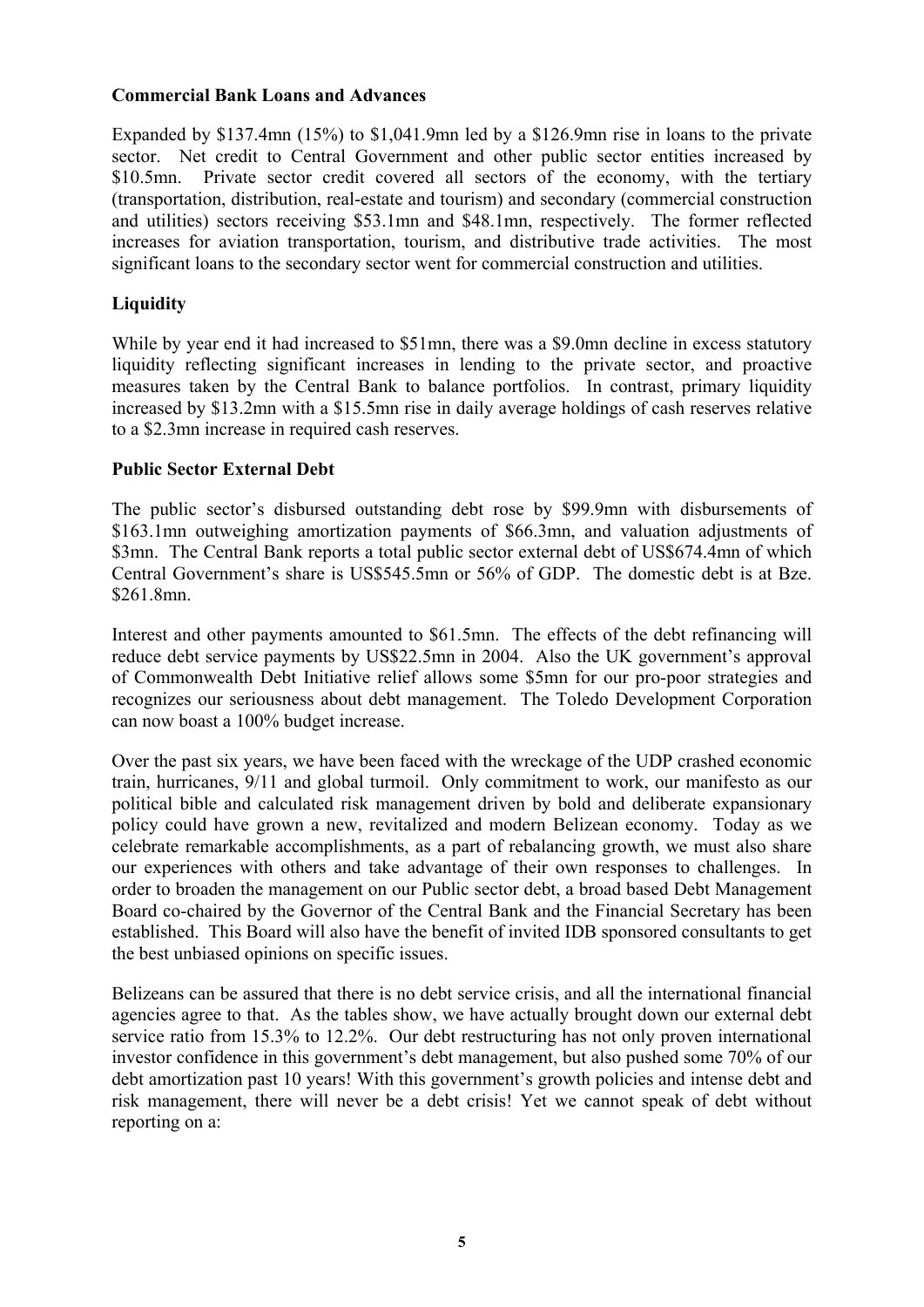# **DFC ADAPTING TO REBALANCE GROWTH**

The most significant disbursement to Central Government came from the Bear Stearns bond issue (US\$100.0mn), which was used for the refinancing of existing DFC debt.

The Development Finance Corporation (DFC) has been one of the primary vehicles used to assist the government in carrying out its economic and social mandate. Since 1998 the portfolio of the DFC has increased from BZ\$65m to BZ\$327m in 2003. With over \$600mn in assets, in order to achieve its mandate, the DFC promoted development through the financing of viable and environmentally sustainable projects in agriculture, tourism, manufacturing, services, housing and education sectors.

Using various financial instruments such as securitization of its mortgages on the regional and North American markets, bonds, etc., the DFC was able to utilize its existing assets to acquire funds for further lending. As DFC grew the economy of Belize grew consistently every year. This translated into thousands of Belizeans getting opportunities that they did not have prior to 1998. Financing was provided by DFC to every sector of the economy especially when challenged by hurricanes. Hundreds of Belizeans are studying today on special DFC loans. Over 13,000 loans were disbursed by the DFC since 1998. The role of the DFC since 1998 has ensured our economic renaissance.

With a refreshed banking community now involved in all sectors of the economy, the DFC is being restructured to refocus on its core operations and concentrate on the demands of the most needy areas of the society that require urgent development. DFC's debt has been restructured and the successful liquidation of some of its assets is providing the necessary funding to repay Central Government for restructuring costs and meet future debt payments for the next five years. This will significantly flatten our debt service curve and end once and for all speculation about DFC's debt. So now we turn to:

#### **THE 2003/2004 FISCAL OUTTURN**

From 1998 to this year, our government has spent some 1 billion Belize dollars on capital projects from North to South, from East to West of our great country. Roads, bridges, canals, schools, libraries, computer centers, clinics, community centers, cultural centers, hurricane shelters, playfields, rural water systems, public lighting and many other infrastructural assets not there or in total disrepair in 1998 are now a part of the modern Belize in which we are so proud.

On recurrent expenditure, since 1998, we have also kept our promises to public officers and restored many benefits robbed by the UDP, and this year we completed the first year of a three year salary increase that provides yearly increases of 5 to 8% with 8% for the most. We have not retrenched! Retrenchment is not the PUP way! In fact today government has over 7,000 established and un-established staff, not to mention thousands of teachers, on the payroll. We have produced government's financial statements, ignored since 1978, right up to 1998, and today the Auditor General has in hand statements bringing us up to 2002-a remarkable accomplishment by any standards but particularly for a government with tremendous challenges!

Still on recurrent expenditure, in 1998, we spent \$61mn on Education and \$24.7mn on Health. This year we spent over 50% more with \$94.1mn on Education and \$41.7mn on Health. This government has put the money where it is most needed! No government has ever increased the stock of public housing as this one has! No government in our history has had to rebuild after four storms in as many years! Recovery has been so remarkable that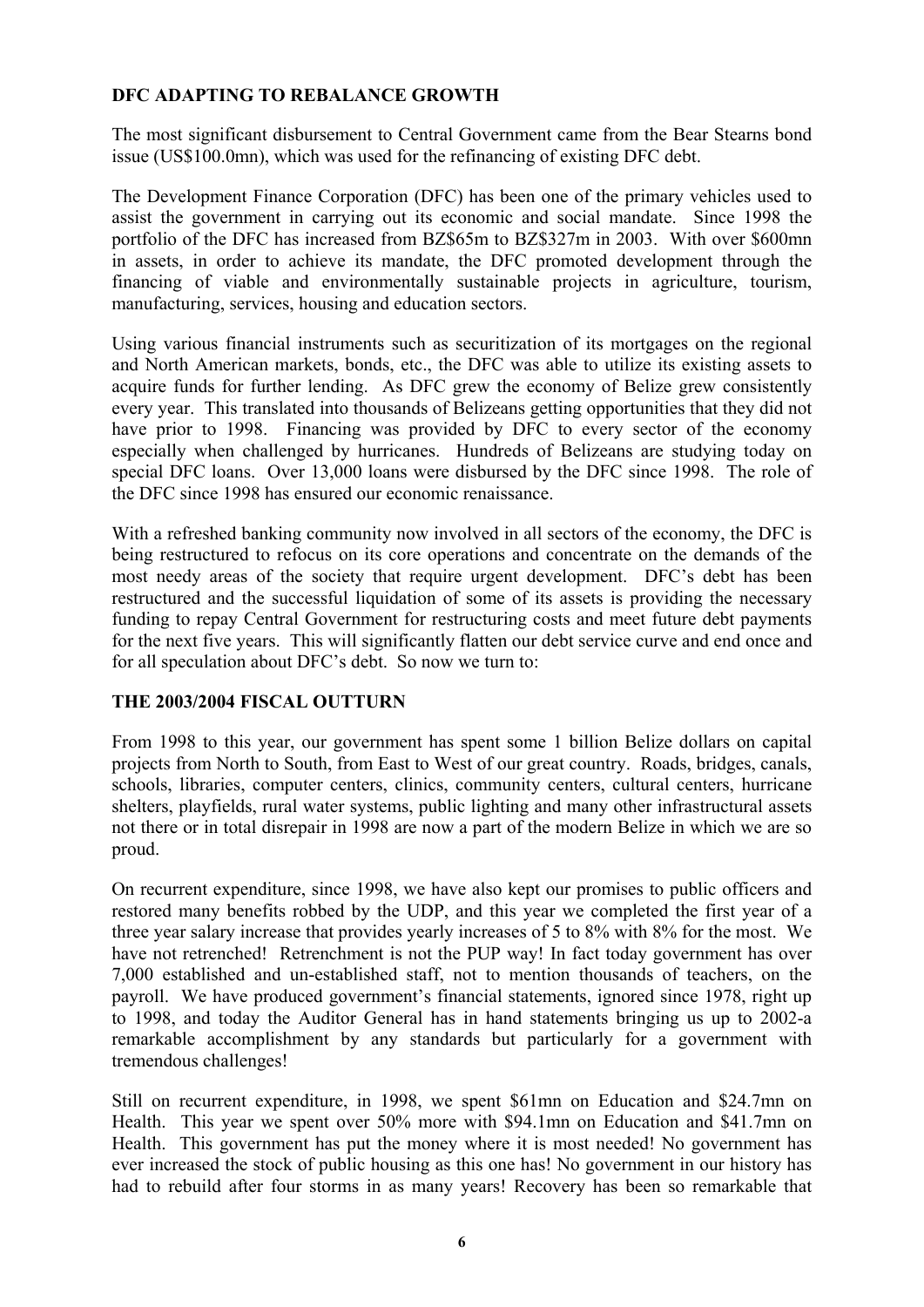#### many have forgotten the trauma!

Still on recurrent expenditure, we have practically computerized all government accounting including payroll. Today's estimates reflect full computerization including a summary page which meets international standards and an obvious change from the past. We are now moving toward an electronic Treasury in 2004. Yes, payments and collections will be done electronically, to and from your living room or your office! Collections and payments previously dispersed over relevant departments will be brought together to one point at electronic treasuries nationwide hooked to electronic banking and Government's computer center. This is a good example of the modern government that we are creating for better efficiency, the best customer service and real time financial updates. In the future electronic processing with the push of a button will ensure that we no longer have to wait years for financial statements. And no, the treasury staff will not be retrenched, some will be redeployed, re-trained, if necessary, to do more productive and less repetitive work, increasing their employment values tremendously and providing more efficient service to the tax payer who is becoming more and more aware of his or her purchasing power and its accompanying rights.

The working Belizean has no time for discourteous or arrogant bureaucratic attitude! Our government knows this, and the serious public officer knows this! A good example has been the management and staff of the once Printing Department who said "unshackle us from government bureaucracy. Give us a chance, and we will not only provide a better service for the public sector, but we will compete with the private sector". Our government provided them with the opportunity by transferring the asset as equity in the DFC, and the DFC gave them a loan based on the revenue stream potential of the assets. A win/win situation for government, staff and taxpayer, by producing a fixed cost for specific services, a reduced bureaucracy, and Belizeans taking control of their own destiny. However this simple common sense initiative has been opposed by those who fought against Independence, ridiculed the vision of Belmopan, cried out when the old central market was torn down to be replaced by a modern structure, joined economic saboteurs to stop hydroelectricity and even today are impervious to the new realities of the marketplace.

Despite these doom and gloom Cassandras, we have ended our first year of fiscal consolidation so close to that budgeted that even the most warped cynics will have difficulty complaining.

Recurrent revenue estimated at \$443.1mn is projected, based on December figures, to conservatively produce \$448.4mn. Recurrent expenditure consumes this gain however, with the increase of fuel prices, costs of debt restructuring and taking on more street lighting and other utility services reaching \$385.3mn or some \$5.4mn above budget. As per international standards this expenditure does not include amortization which is accepted as a financing item below the line and amounted to \$43mn of our debt paid off.

Capital 2 or domestic capital expenditure is being contained to \$58.9mn against \$60.8 budgeted. Capital 3 or foreign funded capital projects will end up at \$80.3mn against \$77.3mn budgeted. Capital revenue and grants are expected to reach \$43.5mn.

Indexed Environmental Receipts met budget expectations at some \$6.6mn.

This all calculates to a recurrent surplus of \$63.1mn and an overall deficit of \$32.5mn comparing well to a budgeted overall deficit of \$34.4mn. Calculated against GDP, this translates to a 2.14% overall deficit well within our target of staying below 3% of GDP. In other words Madam Speaker, the Prime Minister's budget 2003/2004 has been executed with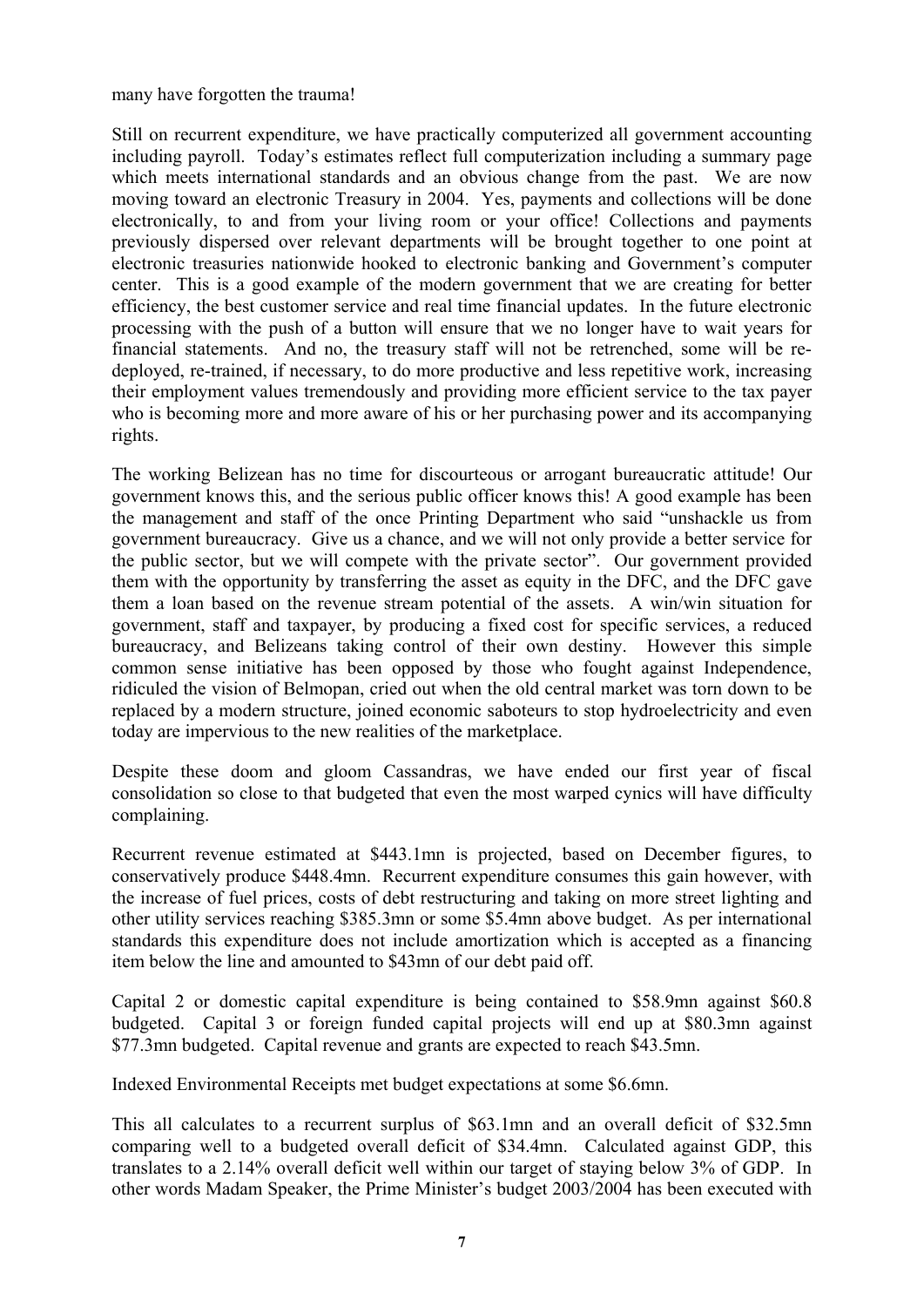its expected positive results for the health of Belize's fiscal position! We thank the public service and all Belizeans for working with us to accomplish what some have declared as the impossible.

### **THE NEW BUDGET 2004/2005**

Madam Speaker, for the new budget for 2004/2005, we have tried to build from the experiences of the past while listening keenly to the needs of all Belizeans from the largest corporation, to the hardest worker and even to those who are not fortunate enough today to help themselves. We are thankful for the confidence of the productive sector that has toiled with us through tax reform to improving all factors of production, creating one of the best business enabling environment in the developing world. We continue to seek the distribution sector's full cooperation to play their proper and responsible role as their behavior can afford the humblest among us the best opportunities or obstruct the inter- dependent cycle of Belize's economics as determined by production costs, distribution margins and consumption capacity.

So this budget seeks to continue carefully stimulating efficient growth while performing a rebalancing of our economy to ensure that this growth works to make affordable even the new basic necessities particularly benefiting low income Belizeans. These estimates take into account rebalancing of some fiscal measures to fine tune our tax reform. This program started in 1999 to accomplish this, and to build a more shockproof economy; an economy more able to withstand external shocks and those of nature, but more importantly an economy where we will never have to suffer the shocks of social unrest because of an economic gap that society cannot tolerate.

Based on this year's performance, the new rebalancing measures and conservatively projected growth of 4%, we have estimated some \$491.3mn in recurrent revenue and \$424.4mn in recurrent expenditure. This should provide a recurrent surplus of \$66.9mn.

Capital 2 expenditure will be held to \$52.3mn and capital 3 expenditure to \$70.3mn with some \$22mn in capital revenue and grants. Amortization payments are projected at \$47.5mn. Indexed Environmental receipts are estimated at \$7mn. This should leave us with an overall deficit of just under 2% of GDP staying within our target of below 3% of GDP. To accomplish this we now turn to:

# **REBALANCING FISCAL MEASURES & FIRST OPERATIONAL MEASURES**

Commencing immediately, we intend to use the benefits from computerization and broad based consultation to rationalize the entire government's vehicle fleet to standardize, eliminate waste and establish tight mechanically driven controls. SUV's not needed will be converted to economical diesel fueled cars. Large inefficient pick-ups will be similarly replaced by smaller diesel units, and vehicles being used to drive around the corner to the office but busy at nights or on the weekends for leisure will end up on the auction block.

Similarly with electronic records in hand, a Management Audit Team will carefully analyze and propose remodeling the public service in full consultation with the PSU to ensure that all are at productive work, properly prepared and knowing where they will be going next-based on performance. There will be no retrenchment! Now turning to:

# **REBALANCING TAX MEASURES**

First in an effort to close loopholes the Office of Revenue in the Ministry of Finance has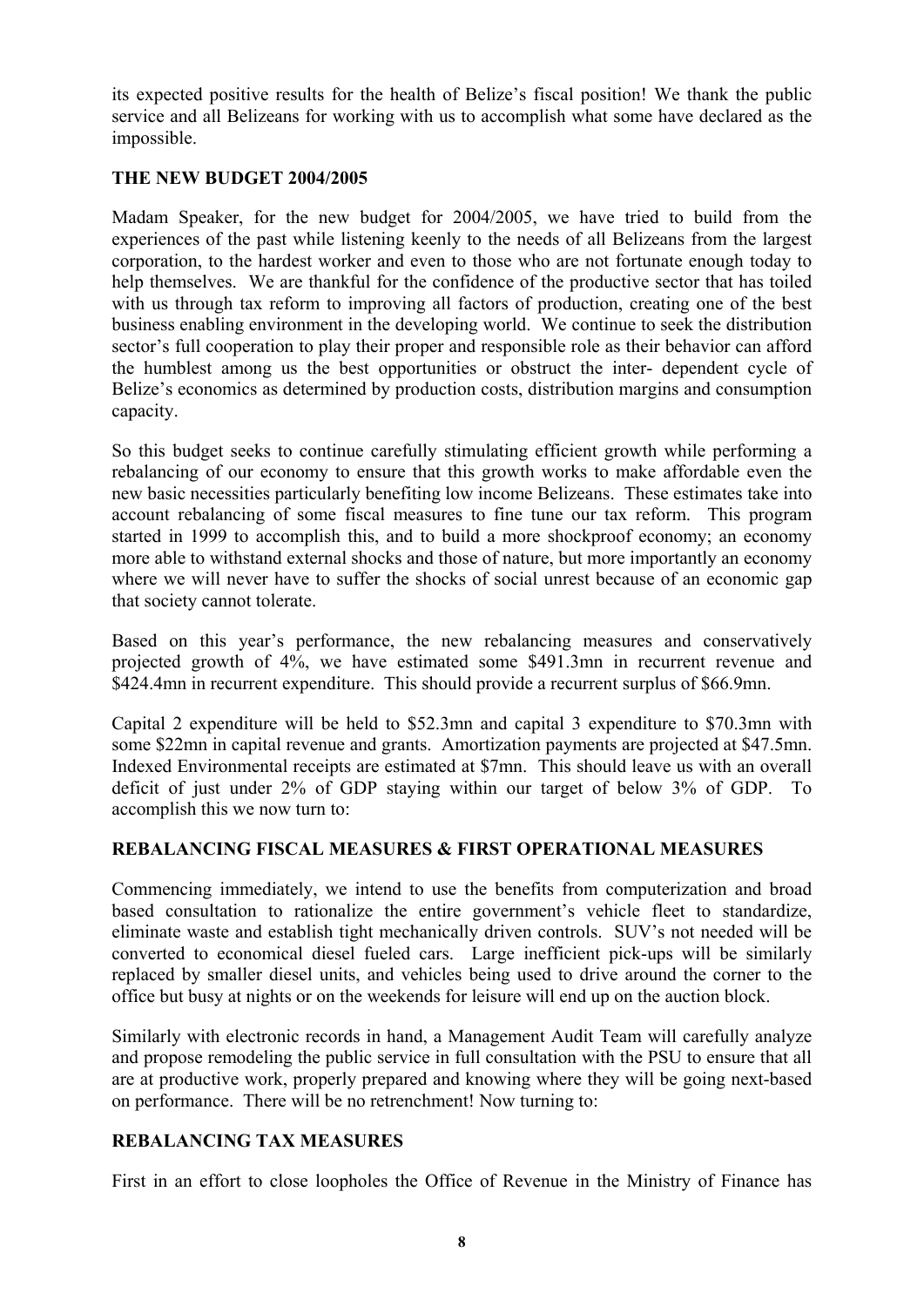recommended the following amendments to the tax act:

- Amend Section 108(1) (a) to remove profession or vocation from this subsection and give it its own subsection with a threshold of \$20,000.00 per annum.
- Amend Section 108(1) (b) in respect of rental receipts and insert a threshold of \$800.00 per month.
- Add a penalty of 10% for non-compliance of Section 112 (withholding tax on gross contract payments).
- Increase the rate of business tax on rental of property from 1.25% to 3% on rentals over \$800.00 per month.
- Apply a withholding tax on winnings from slot machines and table games of 15% on winnings in excess of \$1,000.
- Amend the act so that in cases where a taxpayer has income from more than one source, the tax should be paid on the gross at the respective rate for each class of income, provided the aggregate gross income exceeds \$20,000 in the year or \$1,666.67 per month.
- Administer EPZ legislation to the letter disallowing any exemptions on fuel not used for energy generation or vehicles not directly involved with production.
- And last amend the Income Tax act for better tax administration as it relates to Real Estate agents, placing the burden of payments on the agent, and providing for special fines and penalties for violation.

While we live in a new, revitalized and modern economy, many look on unable to feel the new day because the new way demands new basic necessities to truly participate in our new society. In the past we have removed import duties and taxes from most basic items ranging from basic food items to electricity, water, stoves, fridges and even computers. The efforts of this government, providing new jobs and generating more credit through the DFC, the Small Farmers and Business Bank, lower interest rates, Youth for the Future, the Renewed Marketing Board and general economic growth have afforded most Belizeans these past staples then considered as basics. But today how can a Belizean explore the changing world if that Belizean cannot afford a computer. Long ago we removed duties from computers. In some cases such as fridges and stoves, we took away the import duties but sales taxes still apply.

In order to have these new basics reach all Belizeans we will now remove import duties from a few last staples still paying duties- tea, salt, yeast, baking powder, and toothpaste. Today we also remove import duties from some new basic necessities- smoothing irons, metal buckets, pampers, marley, linoleum, small table and floor fans, house hold telephones, and scooters (50cc and smaller). In most cases these items carried a 20% rate of import duty.

Recently we removed all duties on blank Cds for recording local music on the recommendation of the Ministry of Culture, and today we continue to keep our commitment to advancing culture in Belize by now removing duties on all musical instruments and accessories, and all recorded music products including CDs, gramophone records, cassettes, DVD-Audio and Music videocassettes.

We are also removing sales tax from refrigerators (15cuft. and less) and gas stoves (regular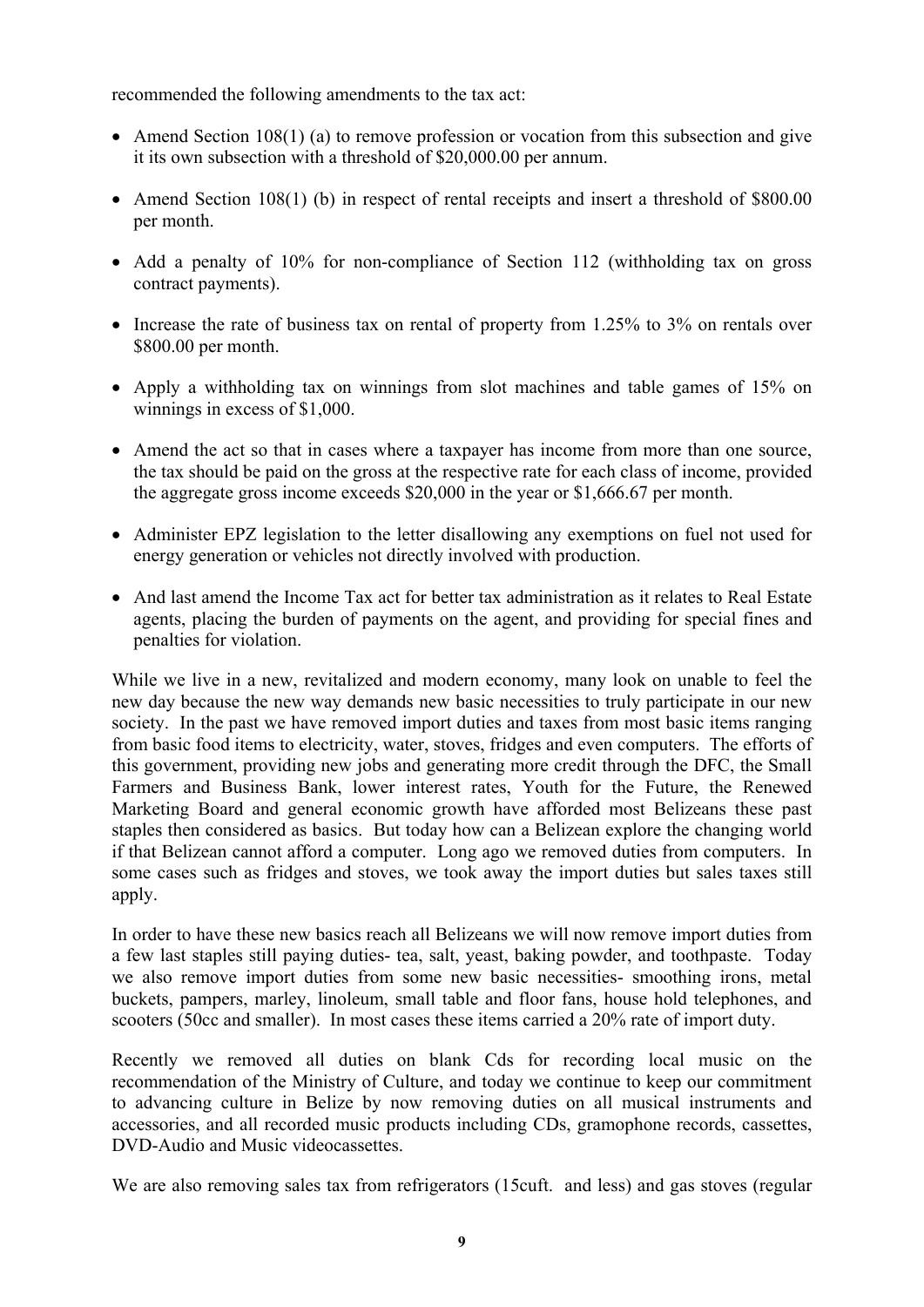30" and less). These measures will save Belizeans hard earned money every week spent on basic items like tea and toothpaste and big bucks on items like fans and scooters. What is sure, is that now, we even have most modern basic necessities free of duties and many free of taxes and for the most part have saved Belizeans some 20% on their costs.

In rebalancing to stay fiscally responsible and share the costs of our new more shockproof economy and society, today we will increase sales tax on all of the other goods and services except for telecommunications by 1%, and the following items will join fuel, alcohol, and tobacco at the higher rate of sales tax: telephones (non-household), large fans, scooters (over 50cc), refrigerators (over 15cuft.), and stoves (other than the regular domestic gas stove).

But with all this, we are well aware that some, on the Southside of Belize City and in the far flung villages of Toledo and South Stann Creek, do not yet have the purchasing power to take advantage of this rebalancing so we go even further. We must also:

# **REBALANCE POTENTIAL ECONOMIC GENERATORS**

We have recently signaled cruise ship and tourism entities in general that if they make significant investments in these areas, they will be afforded EPZ status. And in the case of investments which will employ thousands directly and indirectly, we will even consider exclusivity tied to long term expansion commitments and subject to our laws. In the special case of Belize City, we are so determined to develop the Southside while maintaining our legal commitments, that we are offering special incentives in line with responsible business plans to those concerned in order to build the new Cruise Ship Terminals-both at Stake Bank and the Port Of Belize. Our goal also includes operations at Stann Creek and Toledo.

Additionally those who have fiscal incentives today are being asked to include cut flowers and live local entertainment in their business plans, and future incentives will include these as conditions. This should expand greatly the market for Belizeans of humble means who can plant flowers after training in their back yards, and many more who are culturally talented.

So that unemployed residents in that area can grasp the opportunities, we are budgeting two million more for the Small Farmers and Business Bank for this specific purpose and working in collaboration with the Toledo Development Corporation, Youth for the Future, and the Employment Agency. The Ministry of Tourism & Investment will also be gearing up special programs for training and interfacing existing services. For the South there will be added incentives for development.

Today, the Deputy PM will also present amendments to the Land Tax Act which pays special attention to encouraging ownership and development of land in the South. While not increasing the tax rate in the country, we will ensure that those who own small properties and less than 30 acres pay only a token land tax while those who own larger properties will no longer have to seek out the Department to find out what they owe or to pay land taxes. The valuation process will be simplified by a modern and just system of land "declared unimproved values" categorized by economic location and use. The collection method will also be mechanized placing the onus for payment on the owner, increasing penalties and the statute of limitations. On consultation, most land owners, including large owners, agree that a fixed system which allows for proper budgeting and the relief of proper process, will improve our enabling environment. Again here we are not increasing the tax rate, but we are rebalancing. We are making sure that Belizeans, who can, pay, and those that need time to grow economically are relieved.

The Deputy PM will also introduce amendments to the Land Tax act to ensure collection of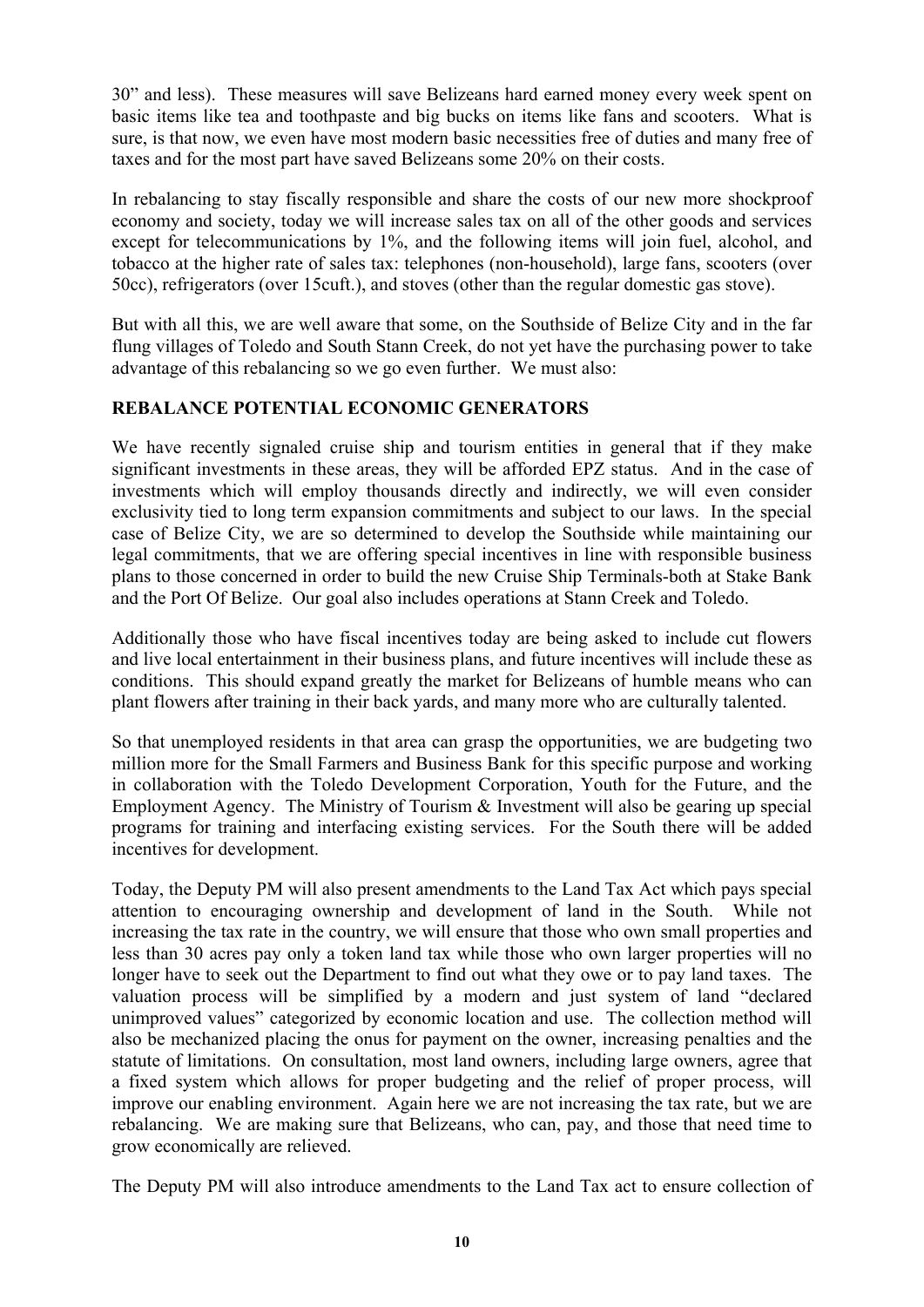Speculation Tax by placing the burden of payment on the owner and increasing fines and penalties. Speculation tax of course only applies to property over 300 acres by accumulated ownership where no productive use is being made of that land.

Lastly we will present amendments today which will be:

# **REBALANCING MONETARY POLICY**

Amending the EPZ Act to disallow transactions in Belize Dollars and increasing the fines and penalties for violations, and,

Amending the Casa de Cambio legislation to tighten up on reporting requirements and increasing fines and penalties for violations in general. But we must also be:

# **REBALANCING SECURITY MEASURES**

Even the new more empowered society that we are creating must be concerned about security. In 1998 we inherited a neglected and demoralized security system. Since then we concluded and implemented a complete Strategic Security Review. Today our police and BDF are better equipped than ever before, and wide public consultations are followed up by action with legislative changes, neighborhood watch, the 922 system, cash for information and many other programs.

Internationally, we have seen a new defiance by a small minority of criminals who unfortunately lead a larger group of young followers down the wrong path. While Belize has been fortunate in that violence here has not near reached the levels in nations around us, we have been challenged. We met this challenge after many attempts by several governments to negotiate order failed. We applied a determined proactive and muscular strategy which targeted the known leaders who were influencing our youth to mimic the worst of today's ubiquitous TV violence. We also put more and better trained police on the streets. Police training today includes from gender awareness to the most sophisticated of Forensic Science. As a result crime statistics have gone down dramatically, but policemen have been injured and in some cases killed. The most notorious of criminals have either left this world, this country, are in jail or hiding. Most crimes of violence today are of passion or related to burglary. Some say we have gone very far, and some streets are terrified. Some would have us be even more proactive.

Today for a period of one month, we reopen conversation with these young people at risk. Our community policing will reach out and test their readiness to re enter society. Their response must be clear and sincere backed by turning in weapons, sharing information and taking up gainful employment. The Youth for the Future, Employment Agency and Small Farmers and Business bank team will work with the police. This rebalancing of security must not be misunderstood as a sign of weakness. To continue, it must be visibly successful in 30 days. It was not I who said that "freedom is not an issue until order is restored", but we hear clearly the mandate that we have from the Belizean people.

At the same time our refurbished prison now run by the Kolbe Foundation, working closely with us, offers real rehabilitation opportunities. On Immigration, we now have public ceremonies and soon will have civics test to avoid any of the friction of the past. And if we needed any further proof that we have also been dealing with the causes of some crime, we now report on: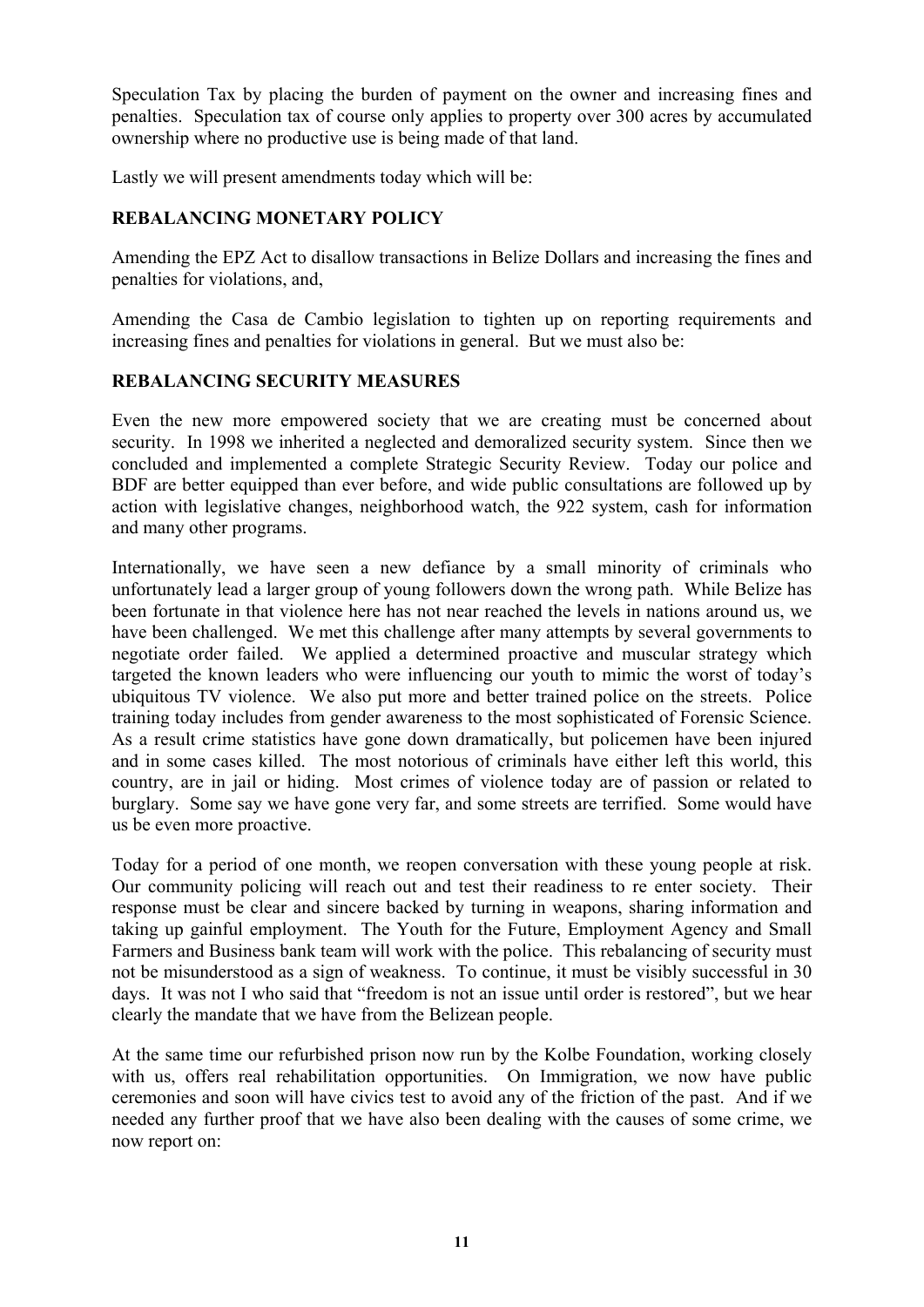# **BELIZE SOCIAL SECURITY REBALANCING SOCIETY**

In 1998 when we first came to government there were 55,134 insured working Belizeans getting some \$11.6mn in benefits for that year. We are happy to report that at the end of 2003 some 71,260 were insured receiving some \$25mn in benefits, and this does not include the NHI benefits enjoyed by residents of the Southside of Belize District. In other words this government's policies have provided at least 30% more formal jobs since 1998 and probably as many informal opportunities. At the same time those who need it most have received more than double the benefits that they received in 1998. Additionally some 2,000 Belizeans over 65 years, with no other means of income, have already received some \$1.3mn and 1,000 more applicants are being processed through the committee headed by Canon Flowers. Also in 1998 Social Security's assets were at \$192mn. Today they are over \$286mn. Almost \$100mn more working to defend the needy when necessary. We are indeed rebalancing our economy to work more for those who most need it. As a matter of fact with today's rebalancing measures, Prime Minister Said Musa's government has created:

# **A SPECIAL AND DELIBERATE SOCIAL SAFETY NET**

This special social safety net deliberately carved out within Belize's national economy serves Belizeans who now earn \$20,000 and less per annum, own a humble lot and home or less than 30 acres of land in rural areas, have average stoves, fridges, phones, fans, smoothing irons, scooters, electricity, water and all the basic food, medicines and necessities for decent living. These precious Belizeans have one thing in common. These Belizeans can afford these new necessities because they pay almost no taxes. These Belizeans join the benefits from our successes, because of rebalanced economic growth, by a government and the more fortunate among us, who understand that this is what a new, revitalized, and modern economy demands. And by doing this, we forge real hope for these Belizeans that with this social safety net created is a ladder of opportunity for them to climb toward more prosperity. But there are many:

# **MORE BENEFITS FROM REBALANCING GROWTH**

While the Prime Minister will elaborate on the array of new and continuing projects which will keep building our new, modern and revitalized Belizean economy, we cannot leave out the huge investments being made in good governance. These include more investments in the Judiciary, a new San Pedro Court, expanded Contractor General and Ombudsman offices, the new Governance Improvement Board, a Management Audit, completed Financial Statements right up to 2002, funded constituency offices for all 29 divisions, much better salaries for members of the national assembly and the list goes on and on. We are all benefiting from:

# **REBALANCING GROWTH TO WORK FOR ALL BELIZEANS**

We appeal to all Belizeans especially those on the other side to join in and be a part of Belize's new, revitalized, and modern Belizean economy. We can meet the tide of free trade and globalization if we know where we are going. Globalization has been defined by intellectuals as the "Death of Distance". We cannot empower our economy to compete globally without cranking up our efficiencies on all the factors of production and marketing. As global competition touch us, some workers may feel threatened by these forces and need to know exactly how they will benefit. We believe that Belize can be a competitive and lean economic generator without being mean. All Belizeans must have education, good health, a home, adequate transport and the new basic necessities. The only way we can do this is to rebalance our growth to work for all Belizeans.